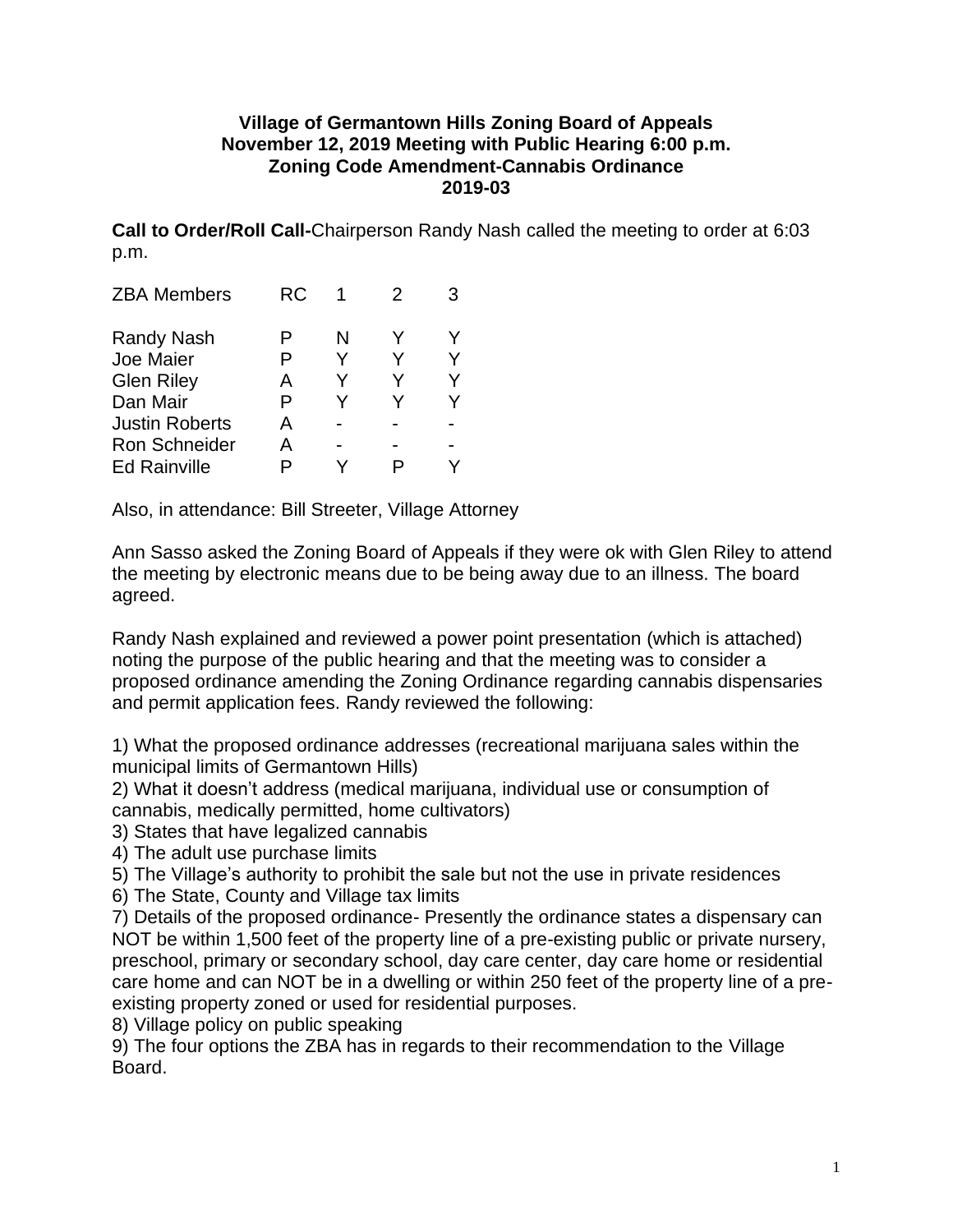Anyone wishing to speak will be heard.

Randy Nash stated with the present requirements in the ordinance, there isn't any existing commercial property that would allow a dispensary to locate within the corporate limits.

**Public Hearing regarding proposed ordinance amending the Zoning Ordinance regarding cannabis dispensaries and permit application fees.** The following public comments are intended to be a summary and not verbatim.

Mike Axelson asked what the Planning Commission recommended, what the expected tax revenue may be and what are the benefits. Mike noted he felt there are too many variables to know what you are getting yourself in to.

Randy Nash indicated the Planning Commission had not recommended the proposed ordinance to the ZBA. The ZBA will make a recommendation to the Village Board. The ZBA has four options which include, recommend approval as written, recommend approval with proposed changes to proposed ordinance, recommend to not approve proposed ordinance, and not recommend changes to proposed ordinance, and recommend to not approve proposed ordinance, but also provide recommended changes to proposed ordinance in the event that the Village Board is inclined to allow dispensaries. He noted there may be others that can talk to the revenues but the ZBA doesn't have that information.

Mike Axelson asked if there were any properties available that meet the requirements.

Bill Streeter, Village attorney stated 1500' was put in the ordinance as a starting point of the distance but the ZBA can recommend a shorter or longer distance if they want but it has to be a reasonable distance.

Terry Quinn asked if this was only on sales and not on usage.

Bill Streeter stated it was.

Terry Quinn indicated he had heard the product was going to be more potent and explained the potential affect on people, such as duller thinking. Terry noted obviously the state says people can use this come January so our community will be more exposed to this but the negative impacts greatly outweigh the positive.

Tim Beechler stated he keeps hearing the effects on young kids but people will have to be 21 years old to purchase the legal substance in the State of Illinois come January.

Glen Riley, ZBA member arrived at 6:16 p.m.

Tim Beechler noted he felt if the residents have the legal right to purchase tobacco and alcohol in the village then they should be able to purchase cannabis.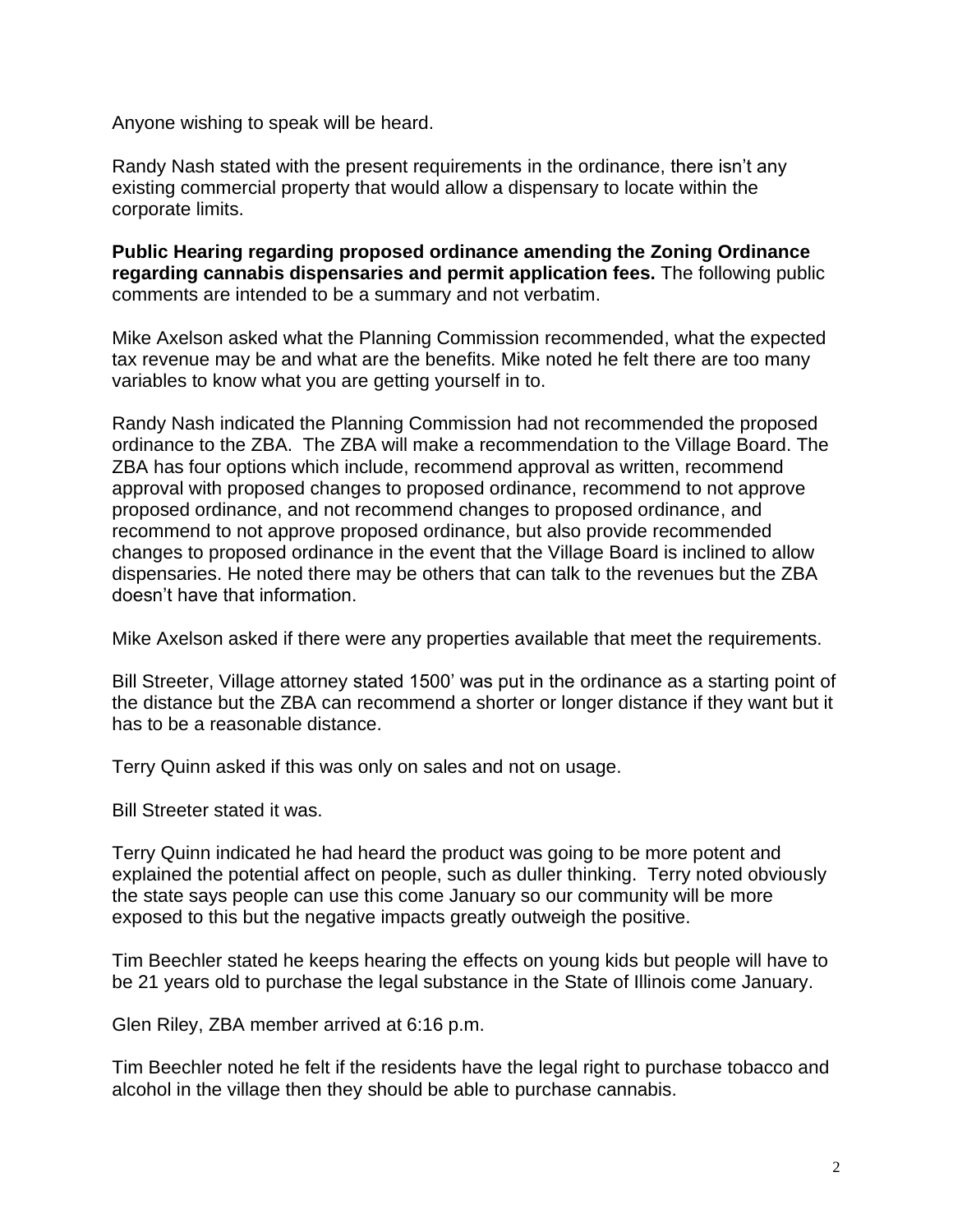Veronica Axelson sated she is a business owner and the President of Germantown Hills Chamber and feels this is a gateway drug. Veronica read her statement from the last meeting noting concerns and is against allowing cannabis dispensaries in the Village. She told of three stories of persons she knows affected by cannabis and wishes the board would hold the community to a higher standard.

Rita Demask stated she has personal experience with someone that has used cannabis for medical reasons for pain management. It has helped this person with their cancer. Rita noted she knows many people that use it and is excited to be able to use it once it is legal. She questioned how it can be so good and so bad. She noted alcohol, tobacco and gaming are all being done in front of young children. What is the data on how all of this has affected our kids?

Rosemary Rudolph stated we don't know much about cannabis and effects but she read a 5-year impact study. She stated the study showed traffic accidents increased and there are healthcare issues. She stated for every \$1.00 spent it costs the taxpayers \$4.00. The traffic stops are taking a lot longer to process. She feels it's this body responsibility to keep the community safe. She noted concern about housing values and tax increases. She loves living here but feels we don't know enough about this.

Kevin Poppen asked if the ordinance presently doesn't allow for a dispensary? If property gets annexed then it could happen? He noted he lives here because of the way it is now.

Randy Nash noted presently no property would meet the requirements but the ZBA could recommend changes if they wish to and yes, as property gets annexed it could meet the requirements.

Chip Wilmot stated he is a business owner and the Fire Chief and is adamantly opposed to this ordinance. He stated he would encourage the ZBA to not allow this from happening.

Debra Russell explained something that had happened to a family member. She noted morally we shouldn't want to do this, socially we don't and doesn't want this to be normalized. People are here for the schools and we want the community to be safe for the kids.

Nigel Strickfaden stated he feels this is absolutely wrong thing to do and wants the board to let people go elsewhere for their cannabis.

Don Schaffer stated he appreciates the boards and all of their work but asked if the schools have weighed in on the issue or if there have been any cost studies done with police or fire?

Cheryl Wilmot asked why we need this here when we have to go elsewhere for other things.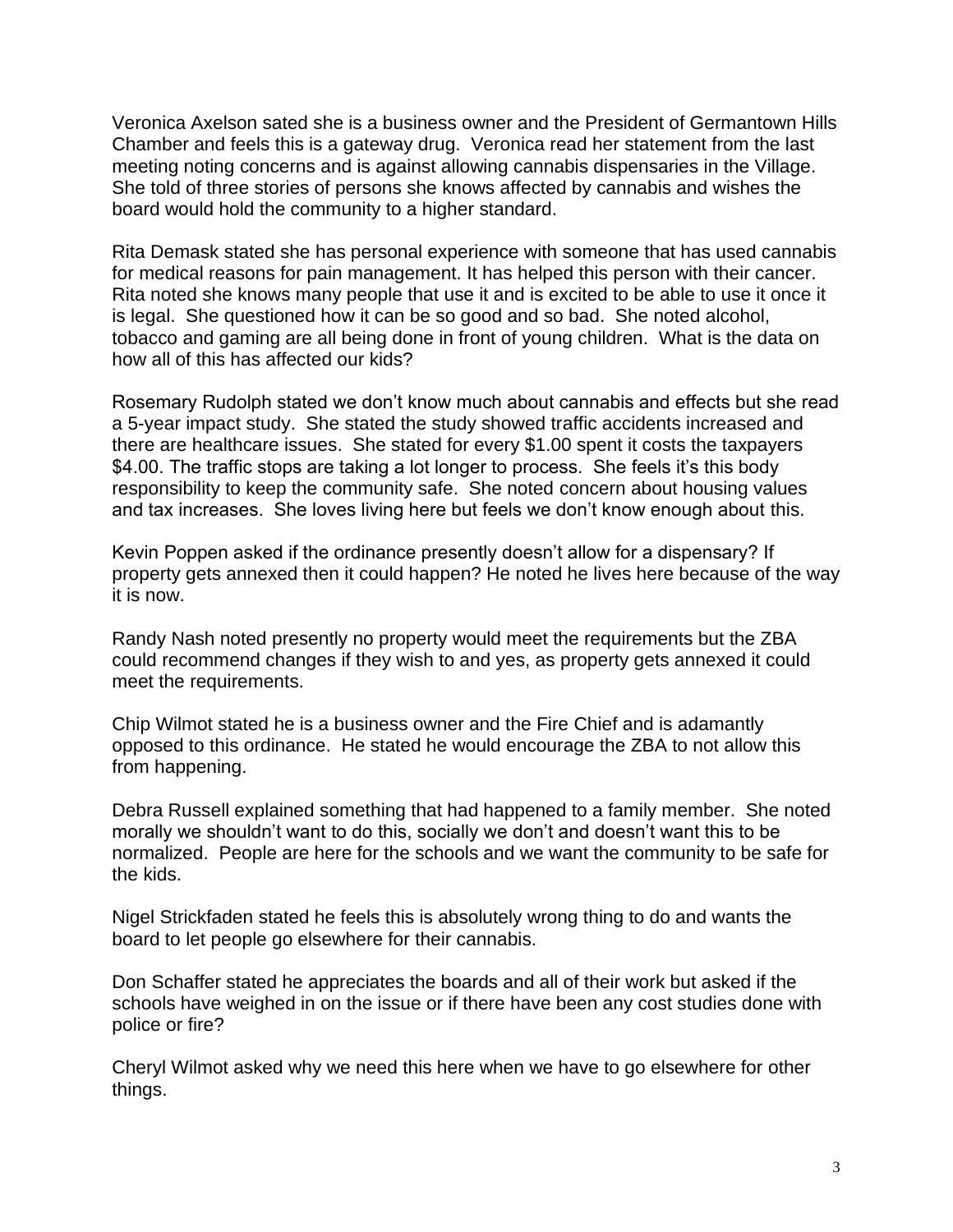Regan Wilmot stated she graduated in May and had planned on planting her roots here. She grew up saying no to drugs and would want our community to do the same and keep it away.

Richard Hartman stated we live in a bubble where a lot of things happen elsewhere but come January the state is going to make cannabis legal. He has done more research than he ever imagined in looking at health risks and potential dangers to society and Germantown Hills. He noted Diane Forney had shared a story at the last meeting about her son and his addiction. There are potential medical both physical and mental advantages along with tax revenue potential. Richard stated streets, sewers, sidewalks and higher employee wages are important but also people, family and community values and the need to choose wisely.

Dr. Kaufman, chiropractor in Germantown Hills and Peoria stated he has heard pros and cons but when he moved here 25 years ago, he picked Germantown Hills because it is a family community. He has served on the school board and Chamber. He feels allowing a dispensary would change our community and it's not the kind of change he wants in Germantown Hills.

Steve Rudolph noted he is on the Planning Commission and has done some research. There's a revenue opportunity but it may be only less than 1%. He stated he doesn't see putting this ordinance in place. It is our responsibility to represent the community and doesn't think there's enough information to make the decision that this is the best thing for the community.

Tim Beechler stated a dispensary is going to be highly regulated. He stated he has heard all the downfalls but all of them center around abuse. The village can't keep people from abusing it just like people abuse alcohol. He noted we need to move forward as it's going to be state law.

Charles Cluskey stated he knows someone that uses the medial marijuana and he's not the same person when he is using it. He feels this will be worse than the medical marijuana. He stated most of the people here are against so he hopes the board will consider what they are hearing in making their decision.

Terry Quinn stated he has heard from the conversations that this is going to be similar to alcohol and tobacco so why would we want to create another problem. We don't want to change the culture of our community. We are different than Peoria but not much different than Morton.

Kevin Poppen stated years ago a survey was completed about what's good for our community and a cannabis dispensary wasn't in it.

Randy Nash explained the recommendation options for the Zoning Board of Appeals to consider.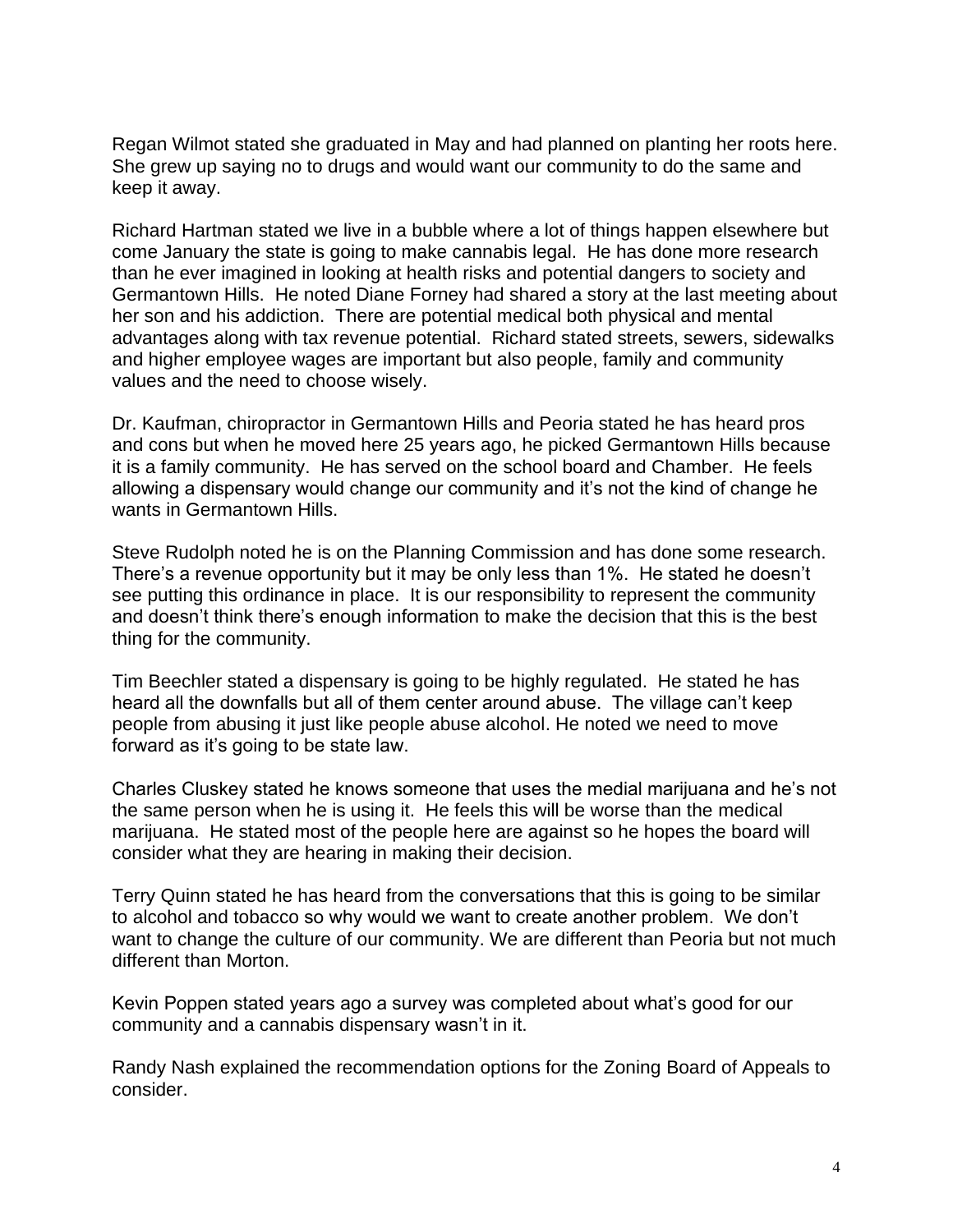Stephanie Chaon, resident and Village Board member indicated she was talking as a parent but that this is in the schools and we are talking about 21-year old's that also are able to drink and smoke. DARE taught us all about drugs but it starts with the parents in educating our children.

Linda Hartman noted it is going to be law so it doesn't mean we can stop it but we can stop it in our community.

Marty Clinch, resident and Village Board member stated the reason the ordinance was brought forward was because as of 1-1-20 it will be law and the village needed to decide on what we were going to do. The board agreed to take it through the process from the Planning Commission to the ZBA to the Village Board. The firestorm started when the State passed the law. Marty noted he is a data person so he hasn't totally made up his mind but he has been talking to residents, neighbors, legislators and veterans. He has gone out and talked to people face to face and is not done researching. It is a touchy situation and we have looked at other communities' ordinances to see how it is being approached. He has looked at what the advantages are and the 1500' distance was typical of what other communities were doing.

Debra Russell stated she felt we can make our own decisions and we don't have to do what everyone else is doing.

Mike Axelson asked about the number of dispensaries that are going to be allowed.

Bill Streeter noted it would be a slim chance Germantown Hills would even be considered but it could be down the road.

Tammy Poppen stated she has worked with women that have addictions and it's so sad because it is life altering. She stated she is here because of the community and wants to be able to stay for her grandkids.

Steve Rudolph thanked the ZBA for listening and how the meeting was conducted.

Jeanne Schaffer stated she is a retired nurse and as a nurse she had a philosophy to error on the side of caution and encouraged the board to error on the side of caution.

Randy Nash closed the public hearing at 7:22 p.m.

Randy Nash identified and restated the four options for the ZBA to consider.

Bill Streeter explained if the ZBA recommends prohibiting then if the board agreed they would have to pass an ordinance prohibiting dispensaries.

Randy Nash asked the board for comments and questions. There are approximately 28 people in attendance. The village has approximately 1100 households so with a couple of thousand people this is a low number of people in attendance. He's not sure if that